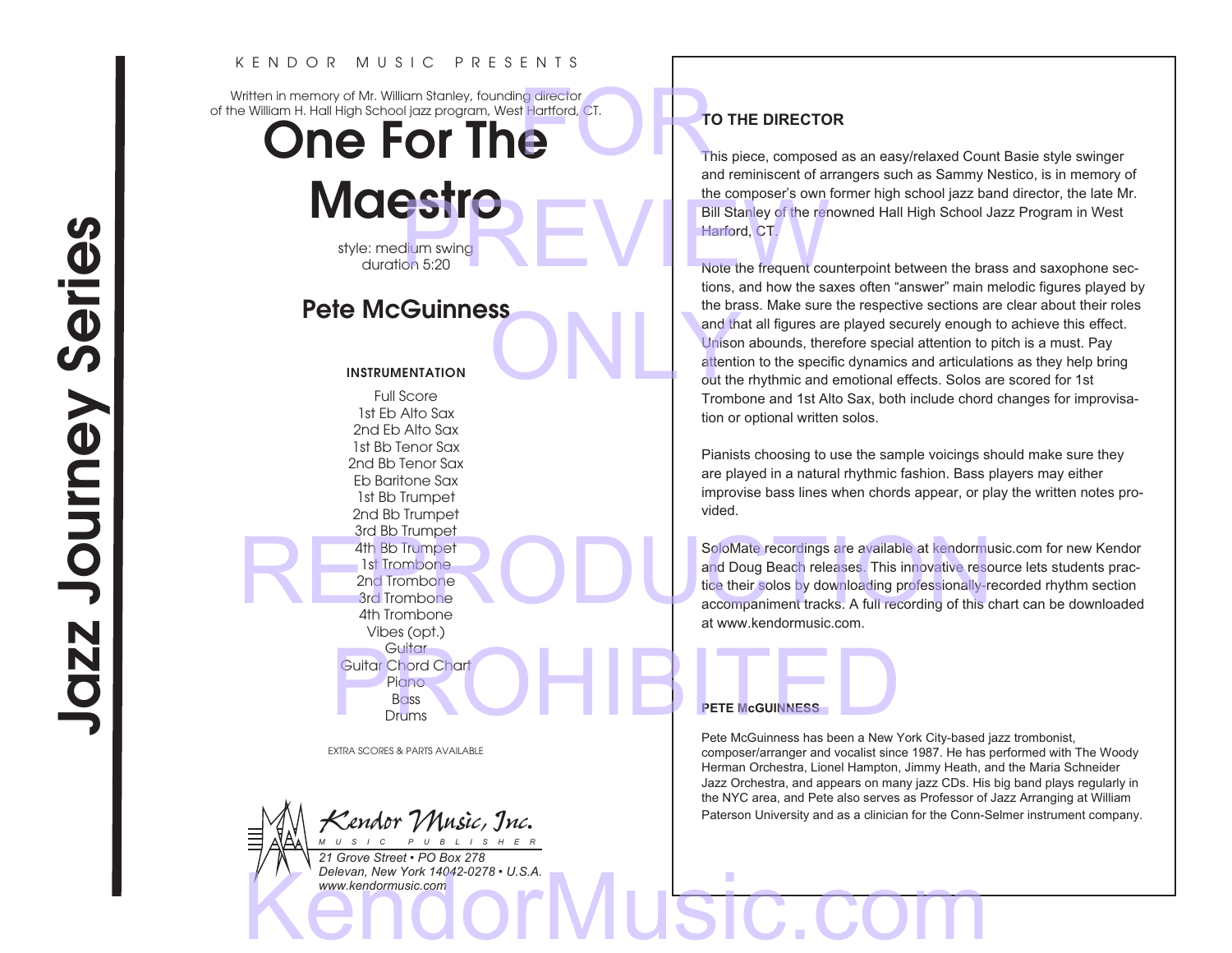duration 5:20

# KENDOR PRESENTS **One For The Maestro**

**Pete McGuinness**

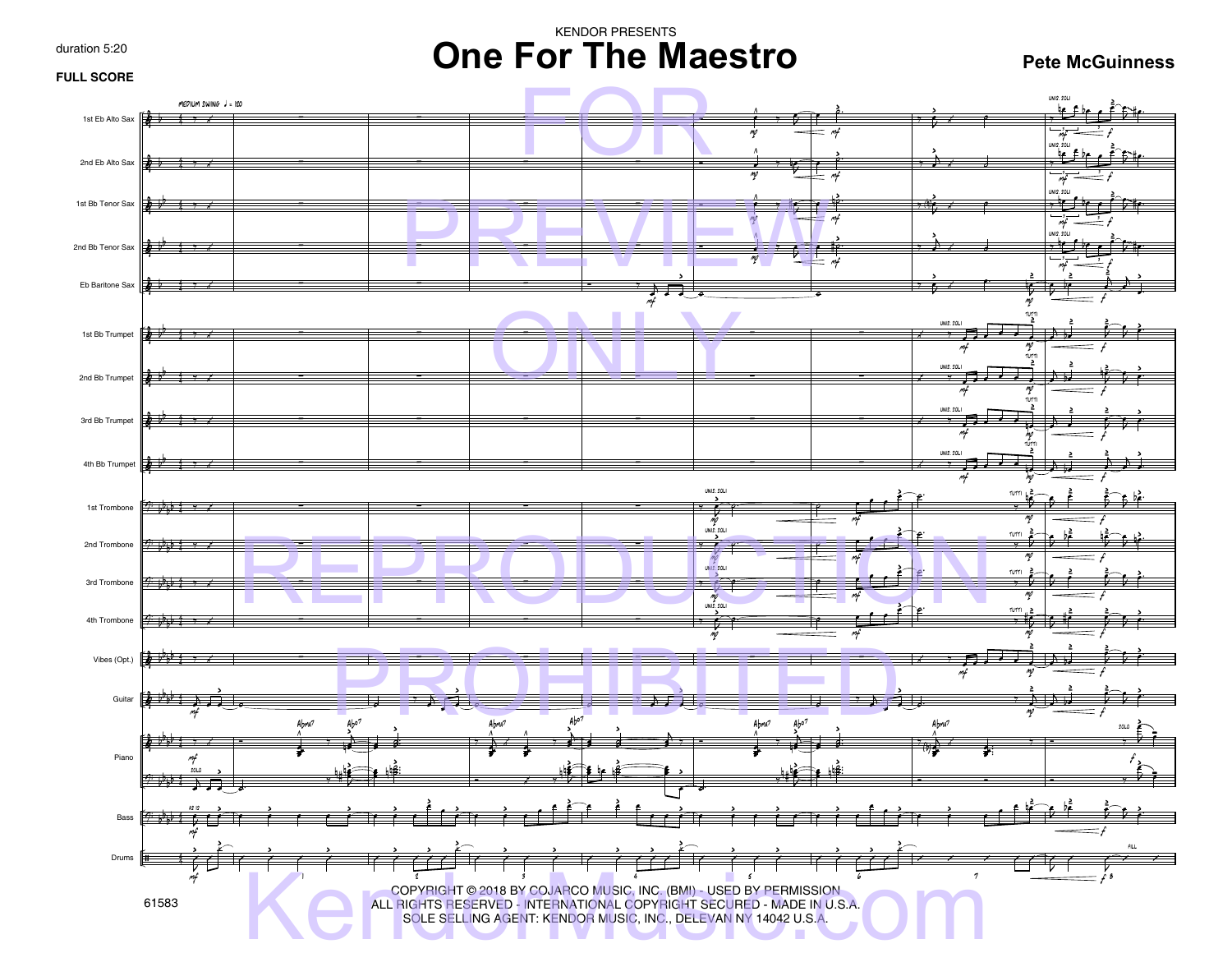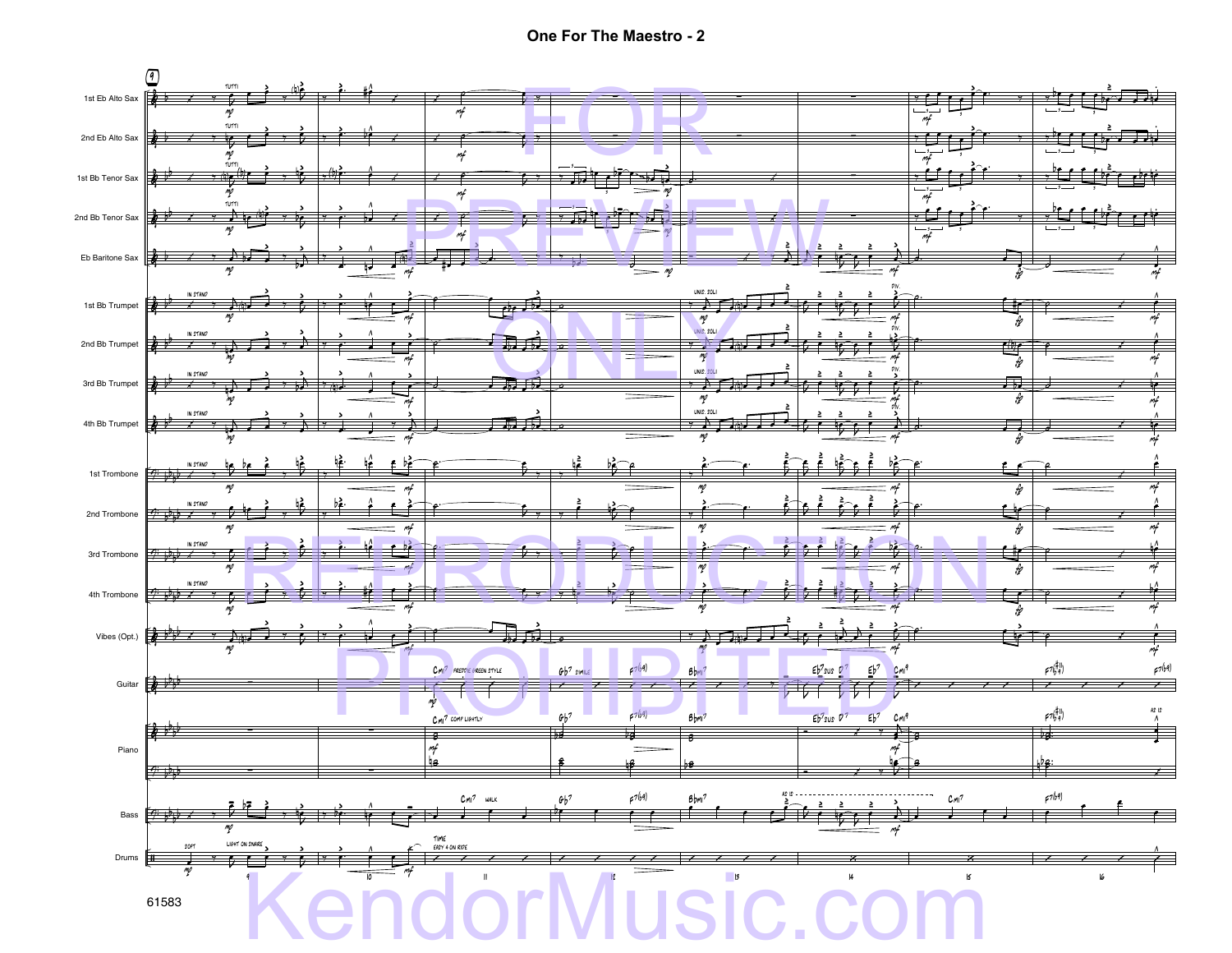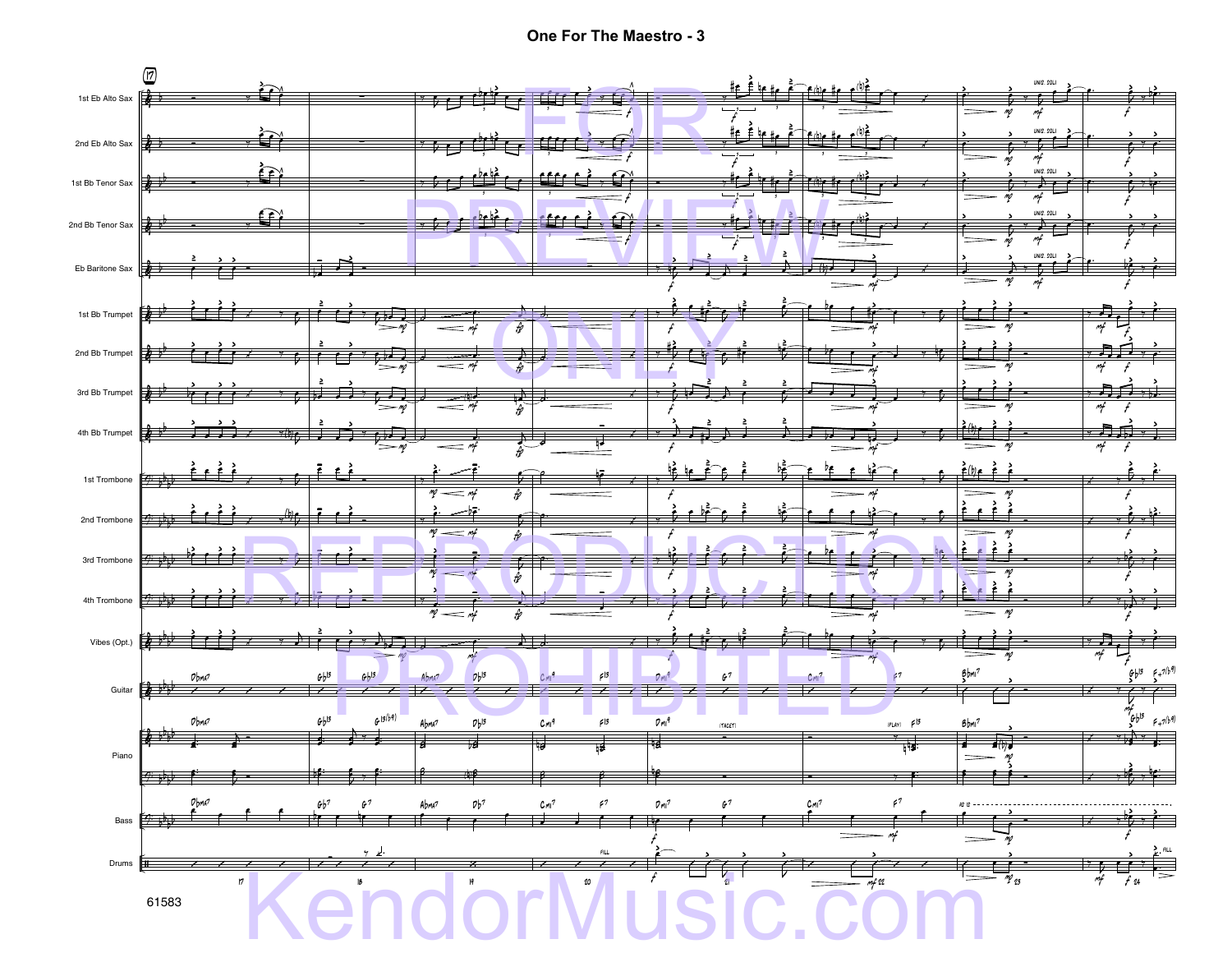**One For The Maestro - 4**

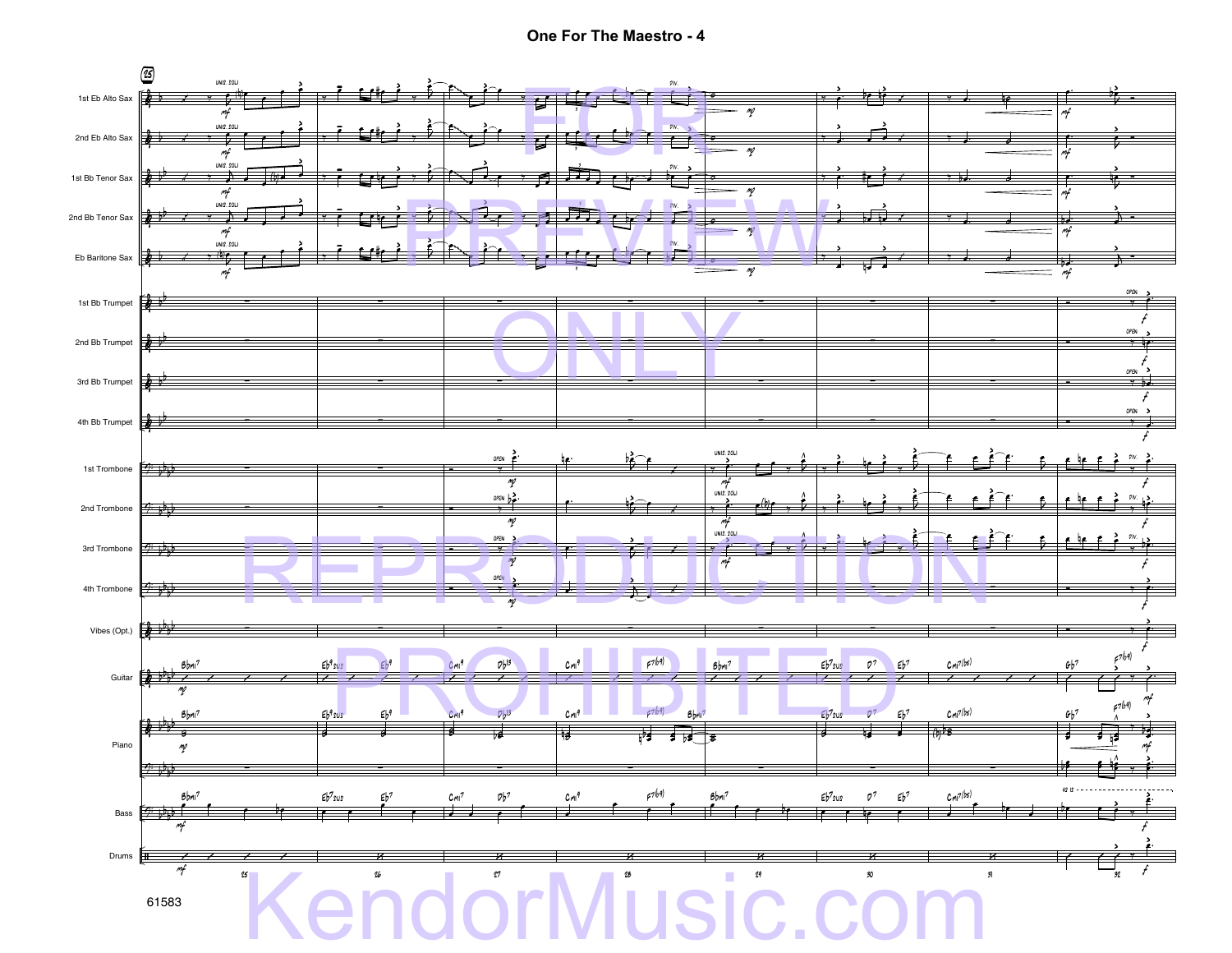**One For The Maestro - 5**

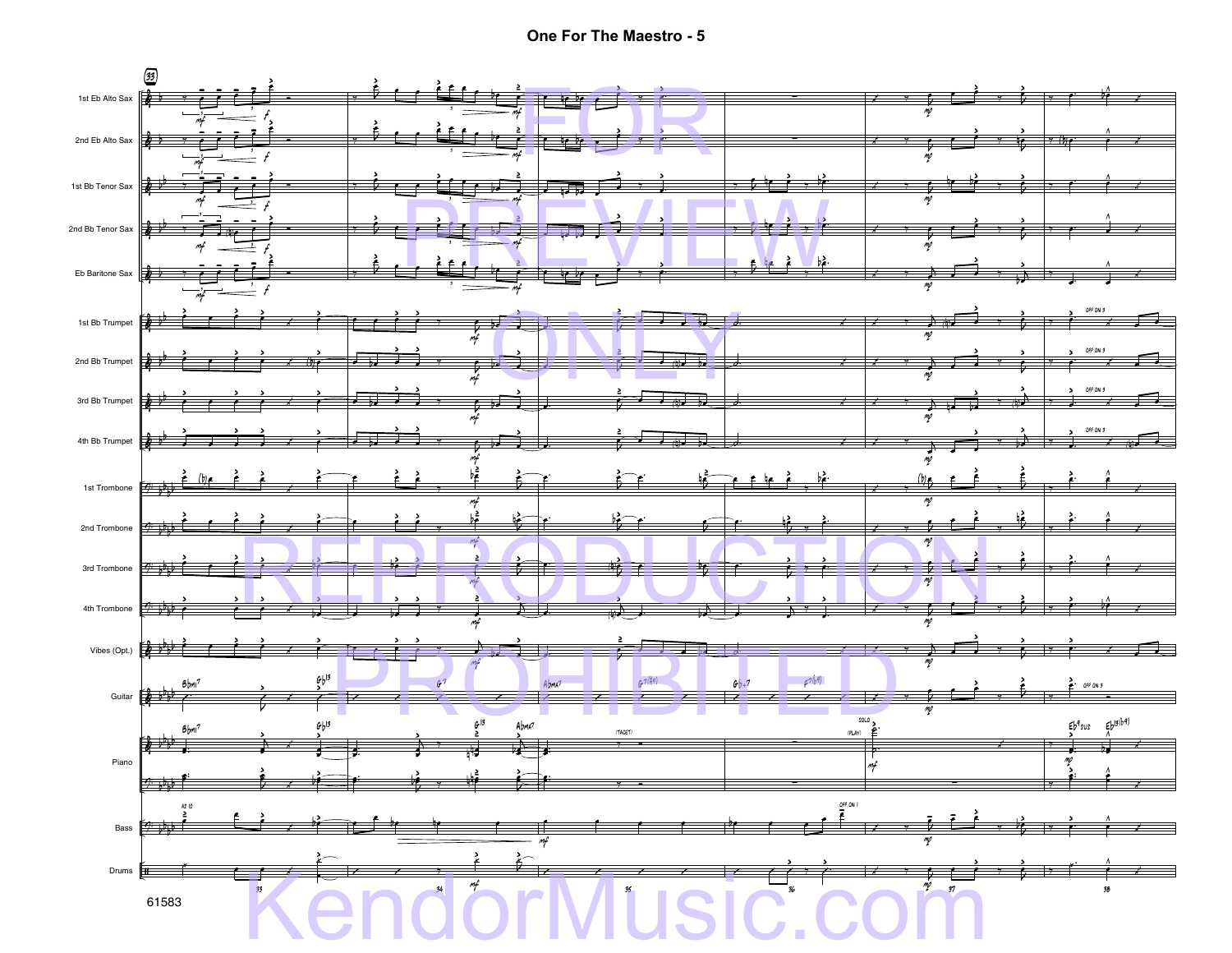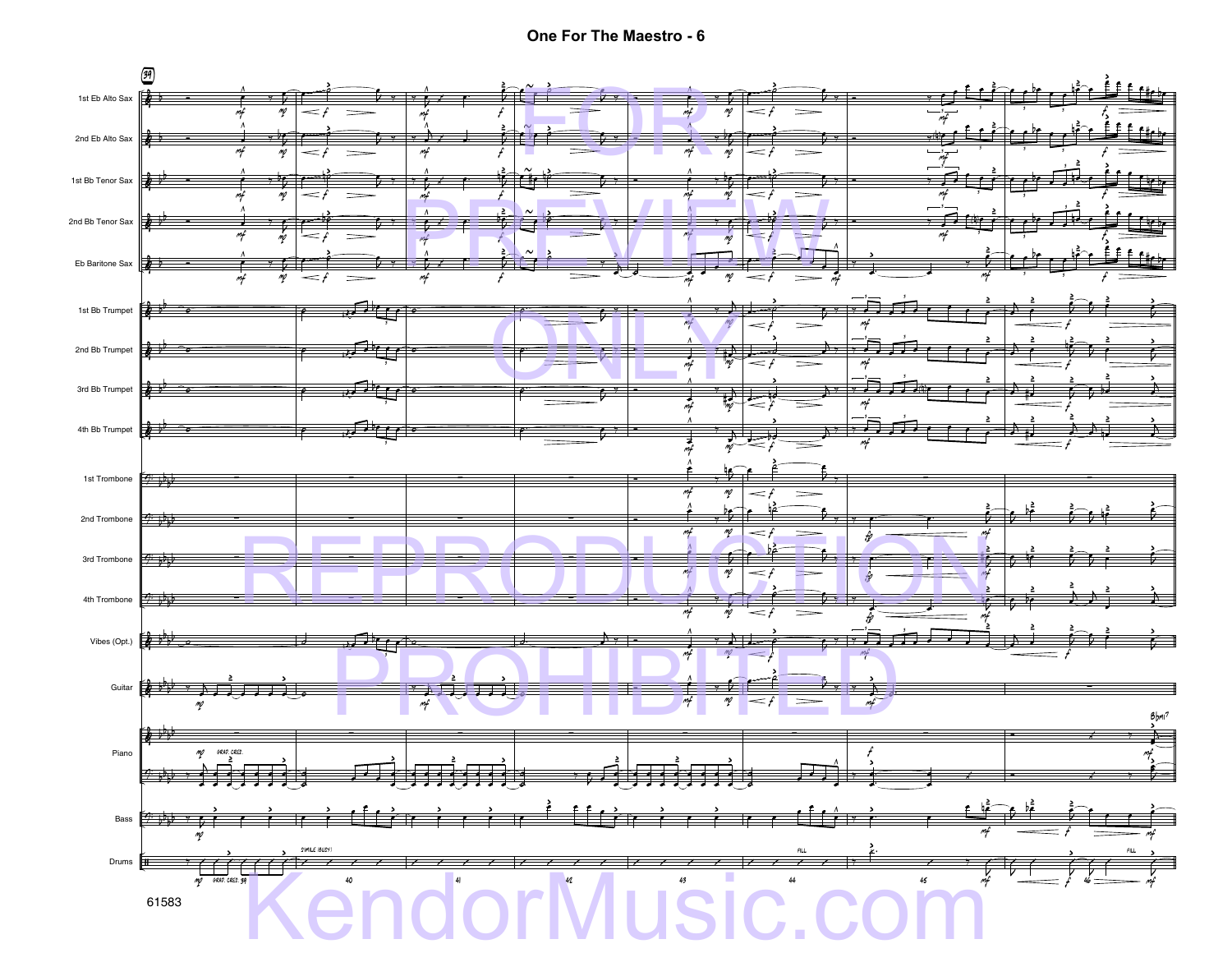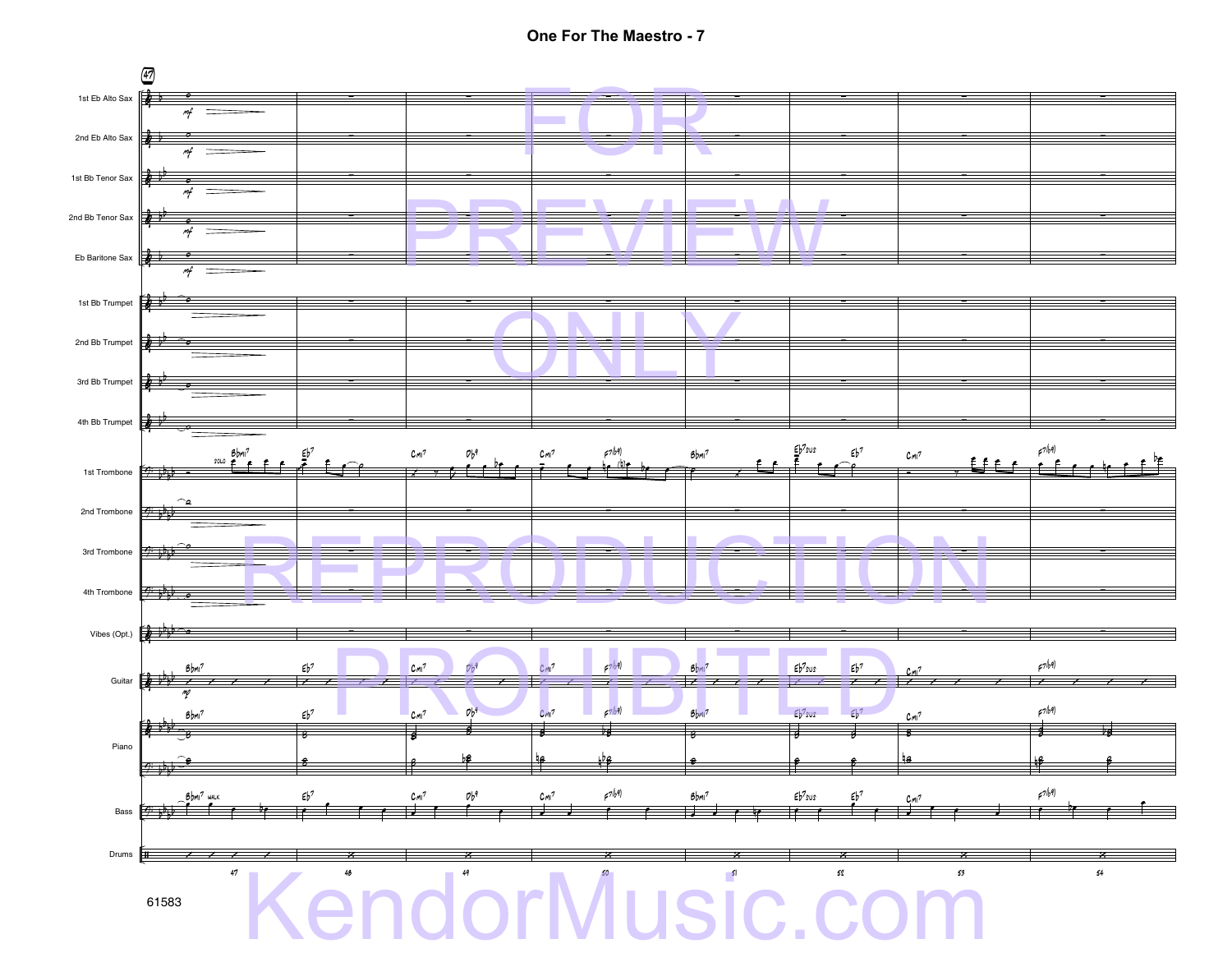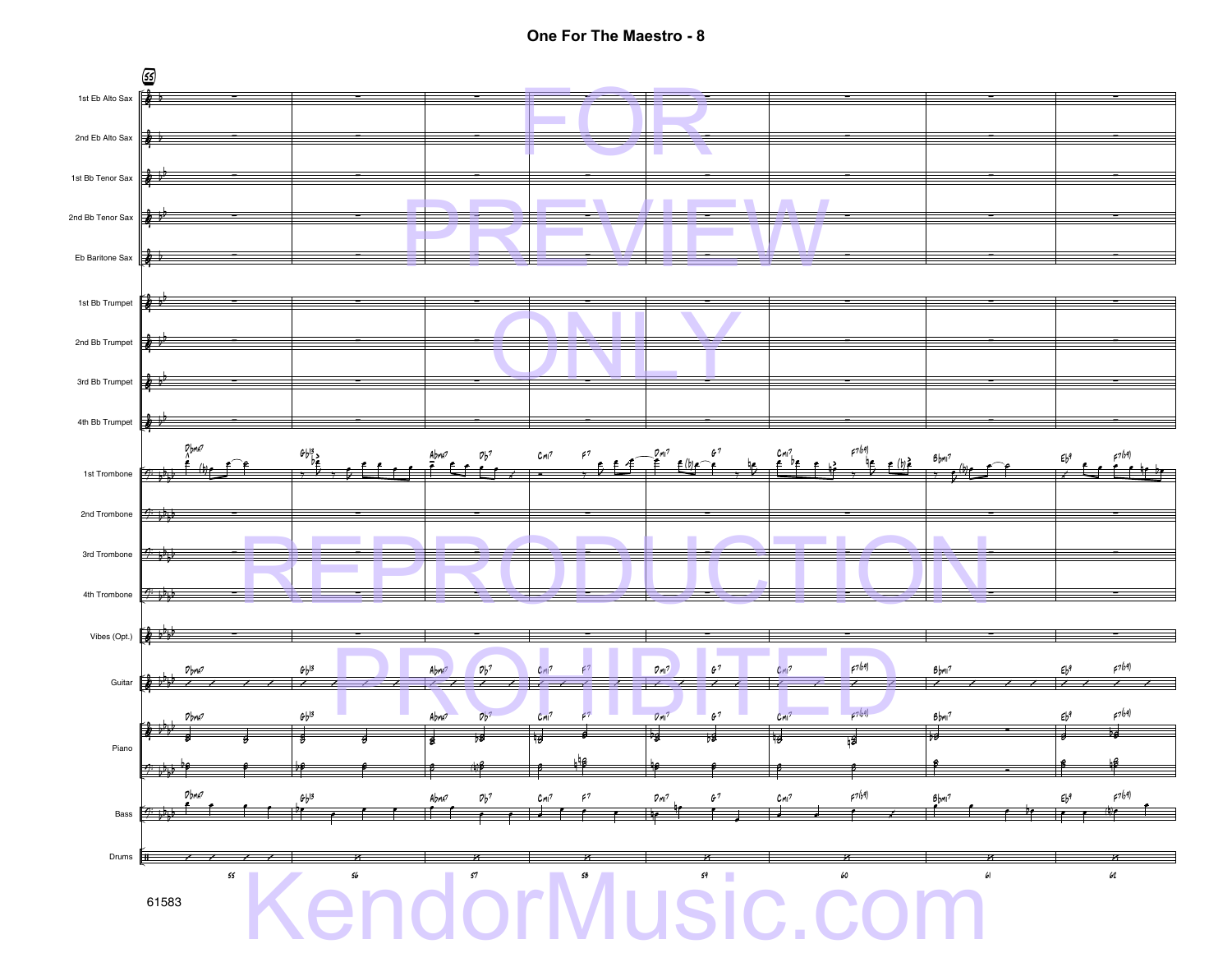**One For The Maestro - 9**

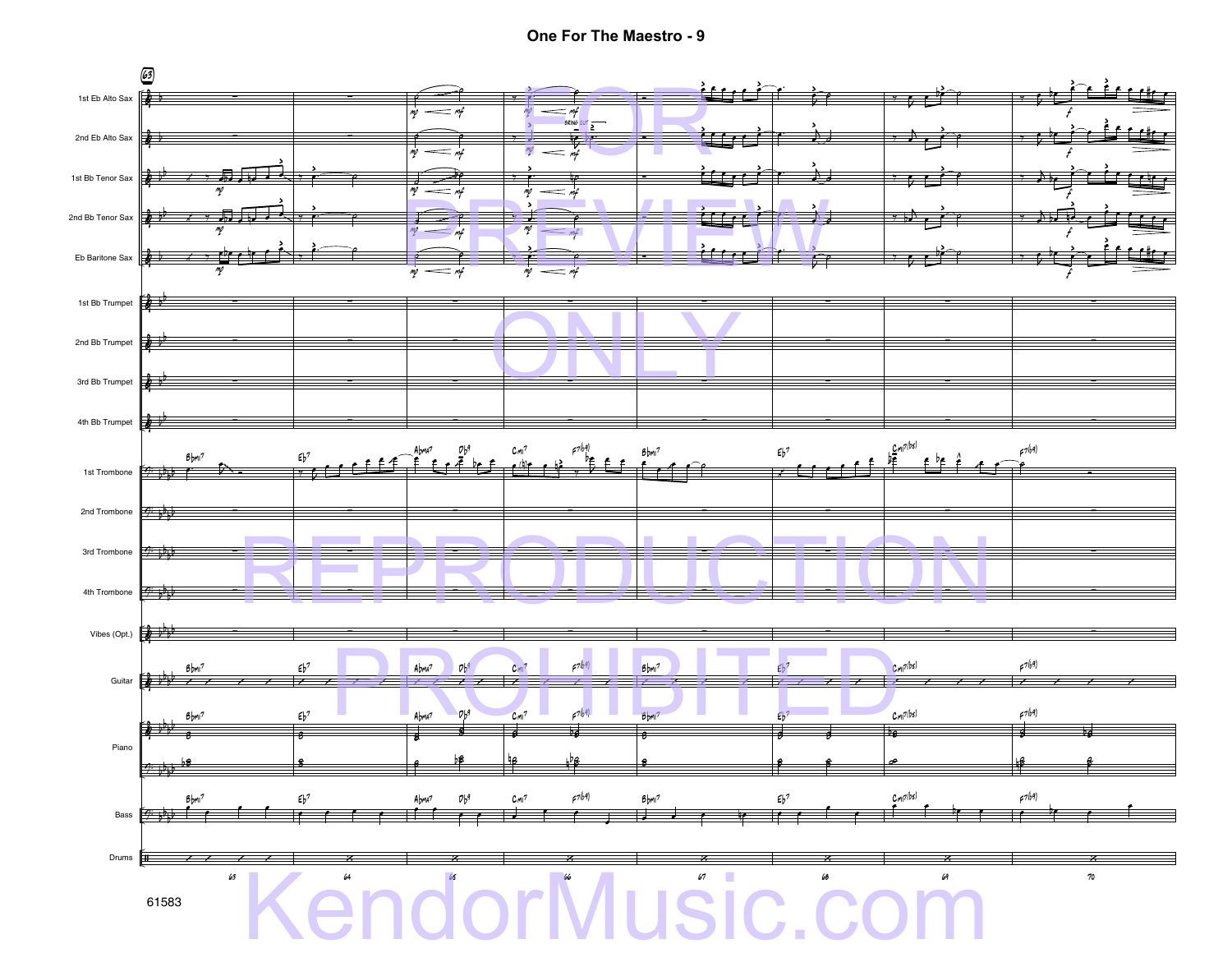One For The Maestro - 10

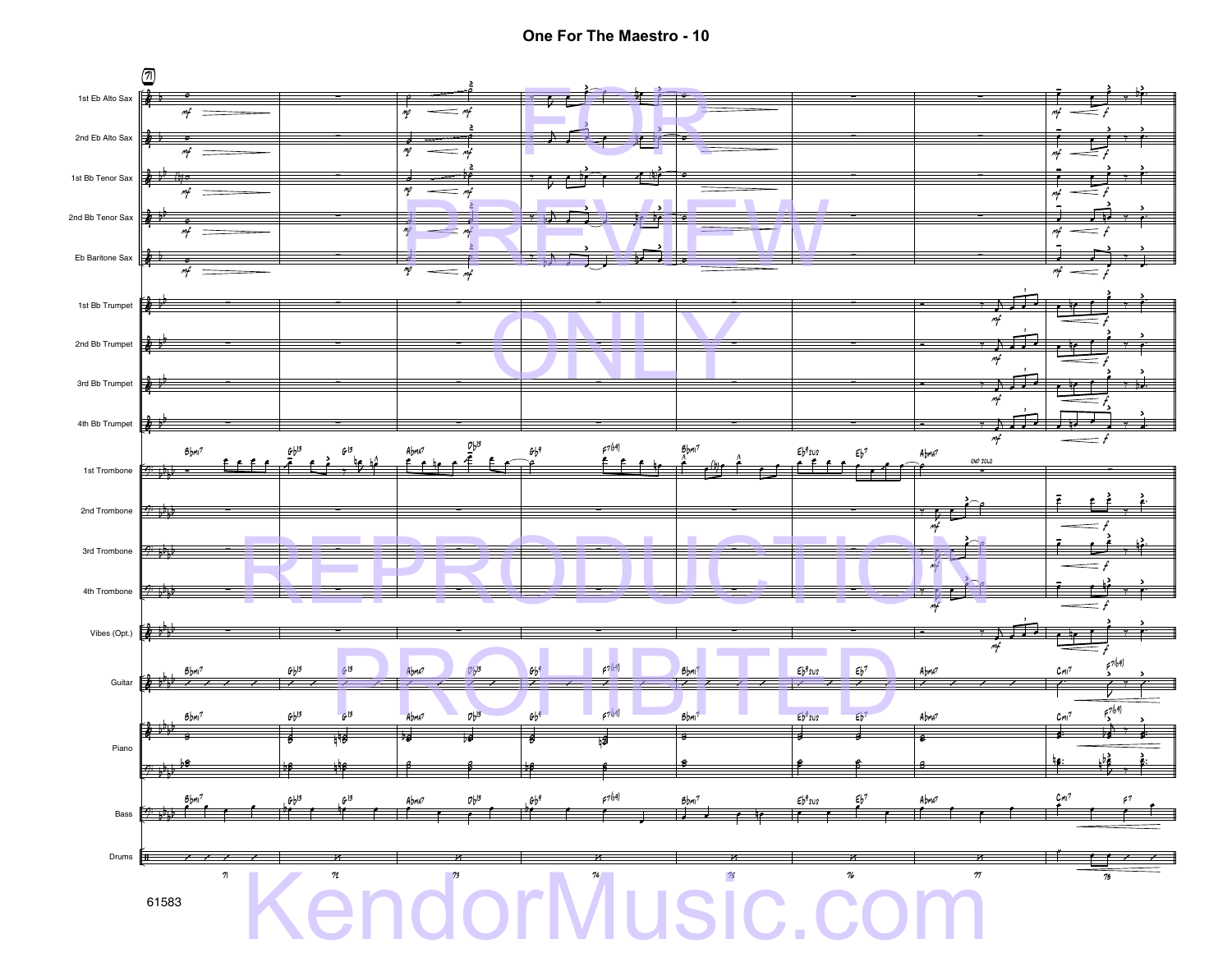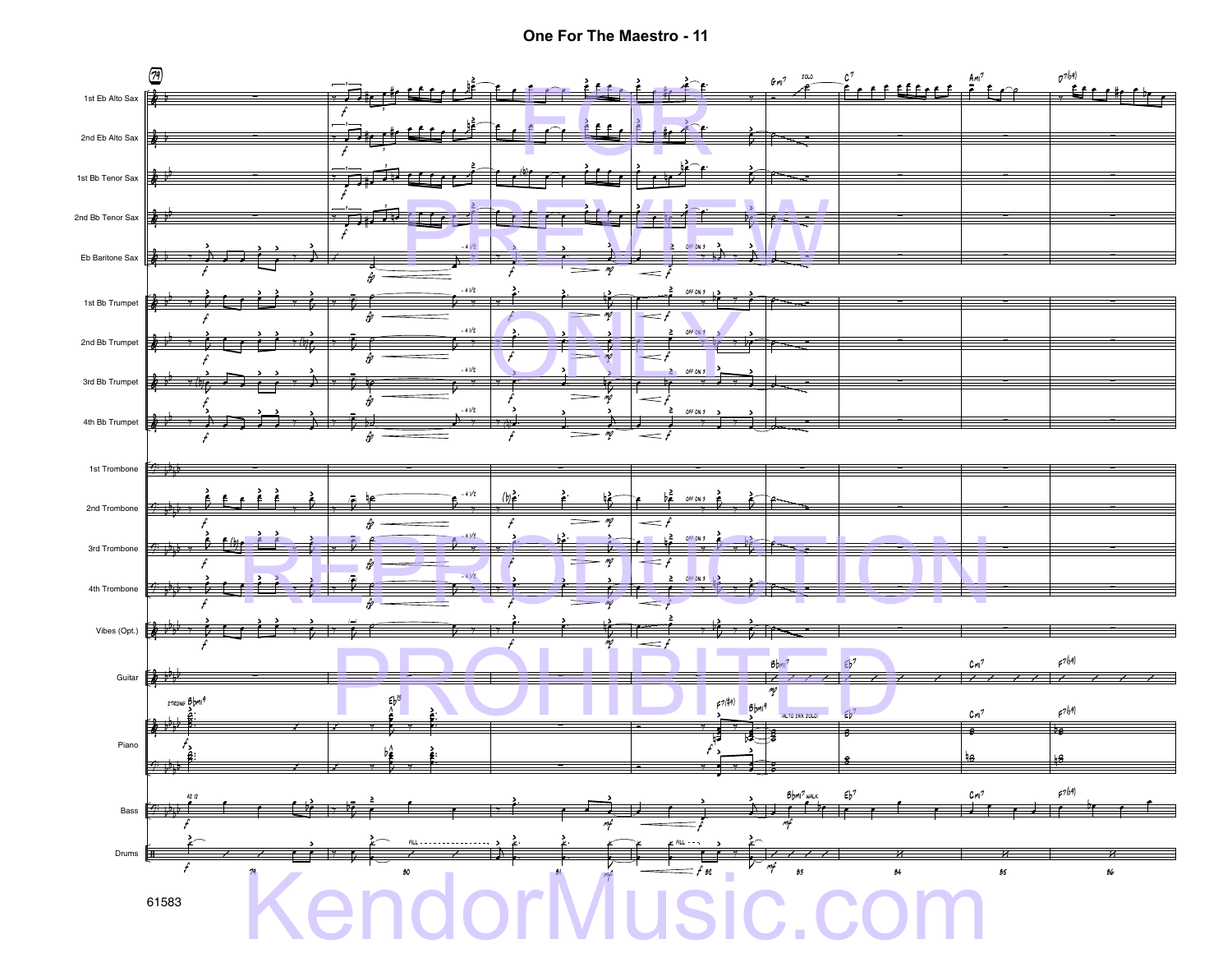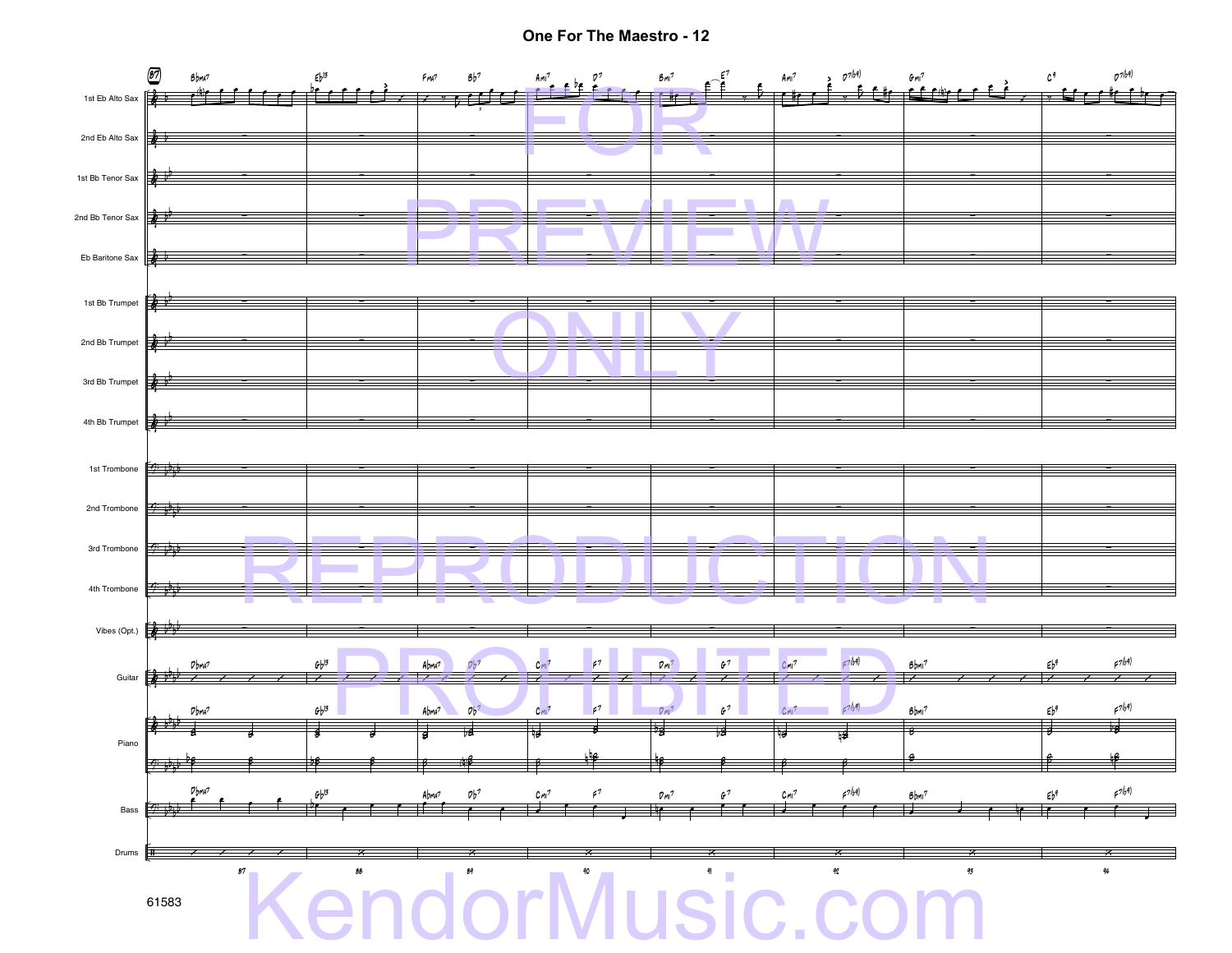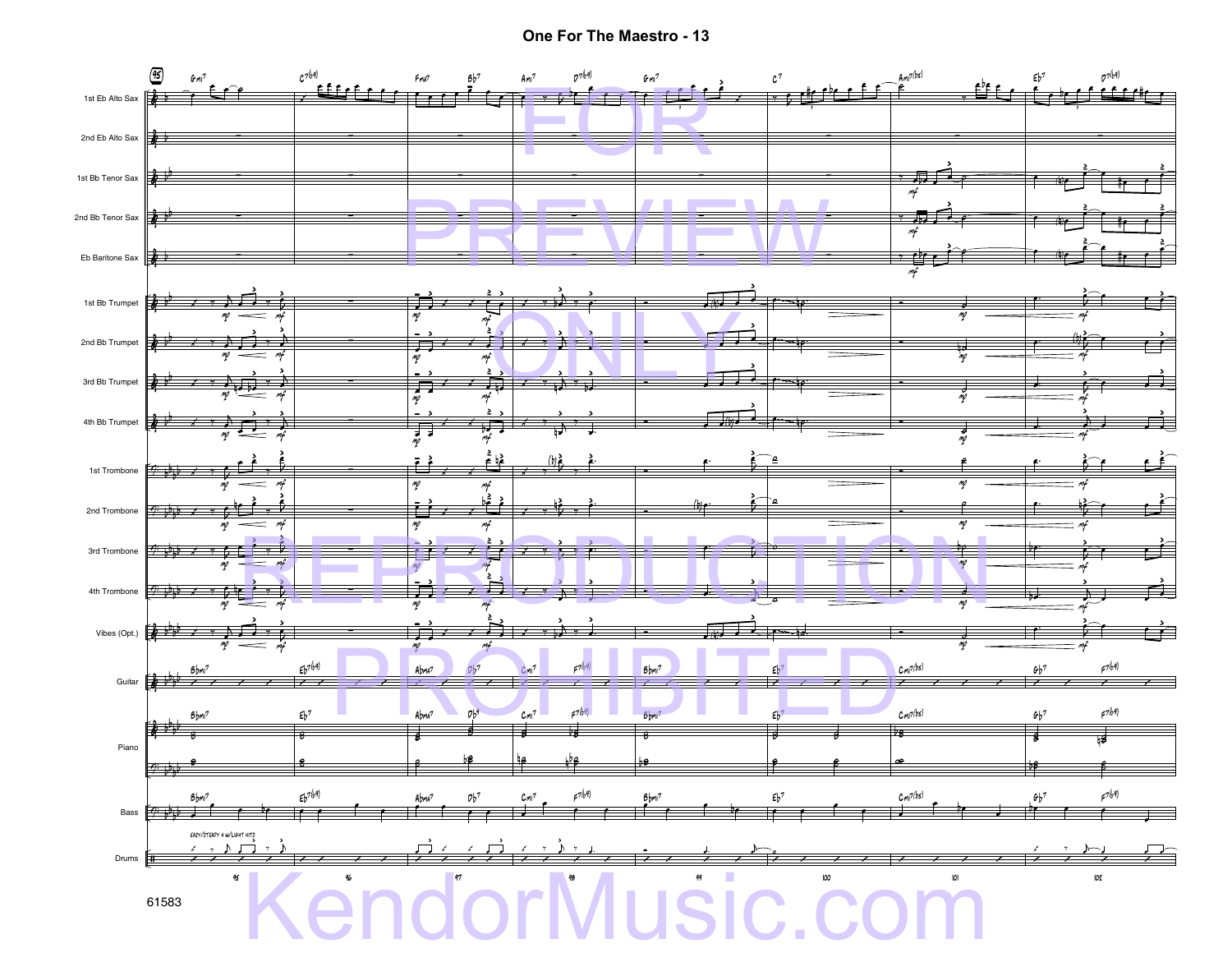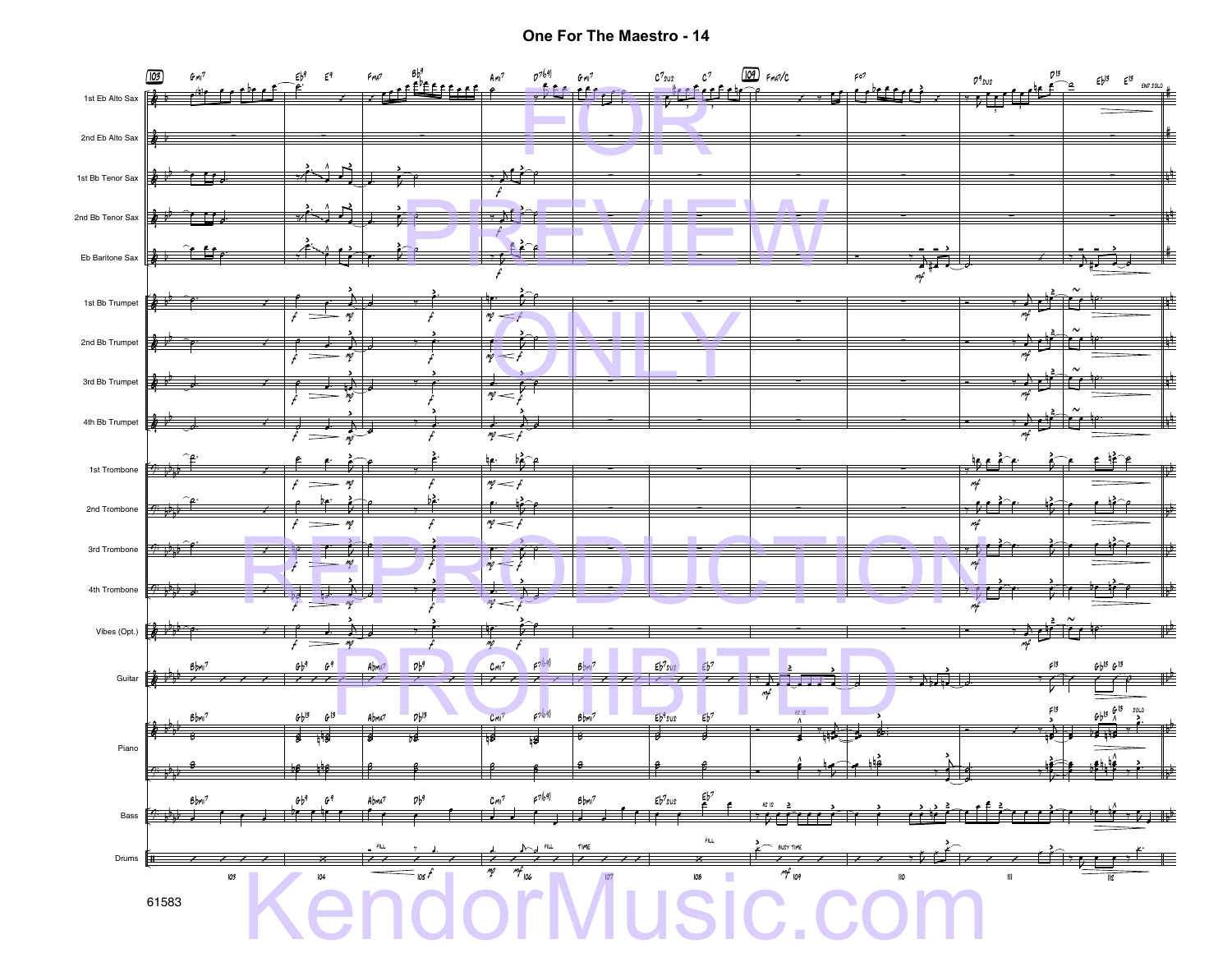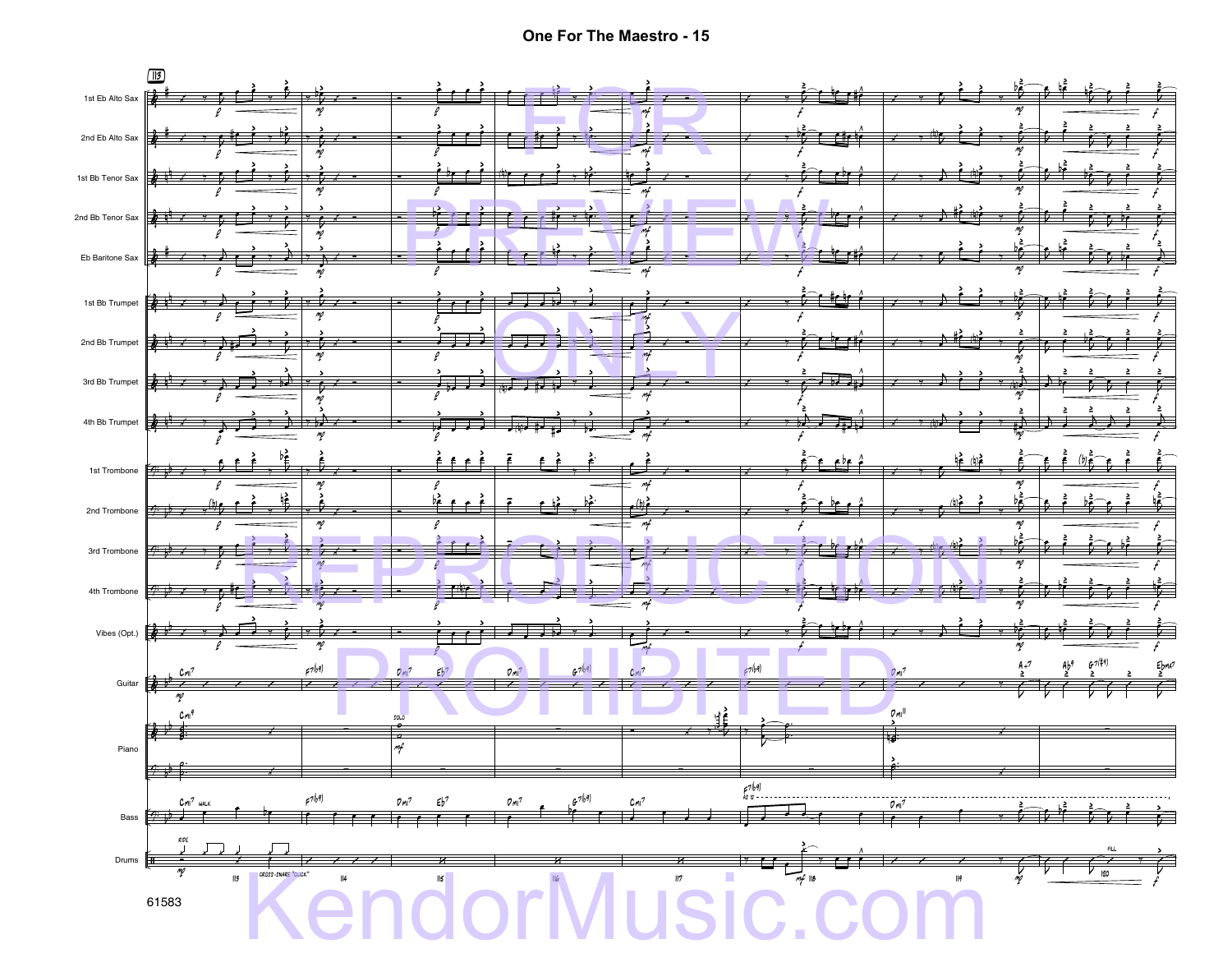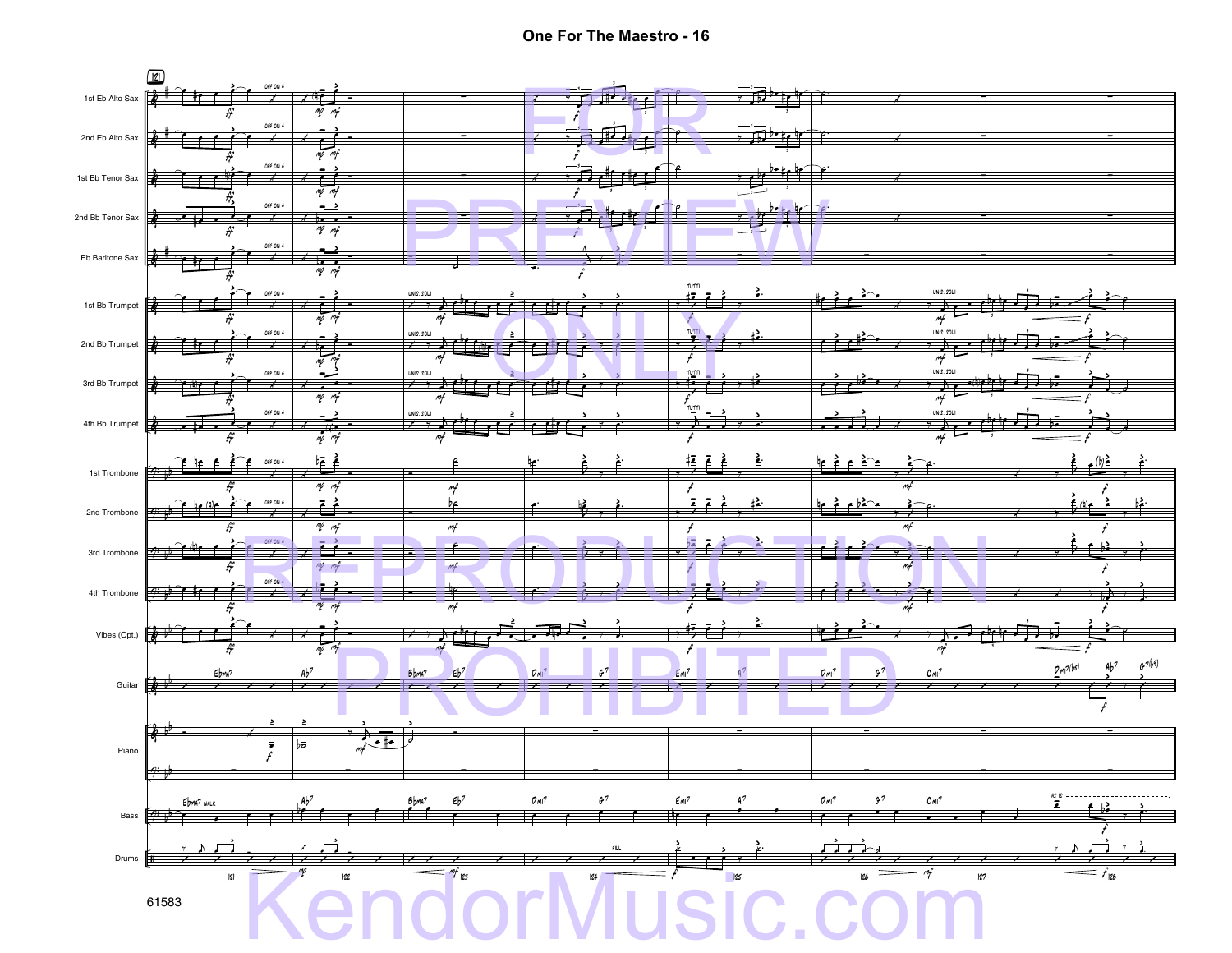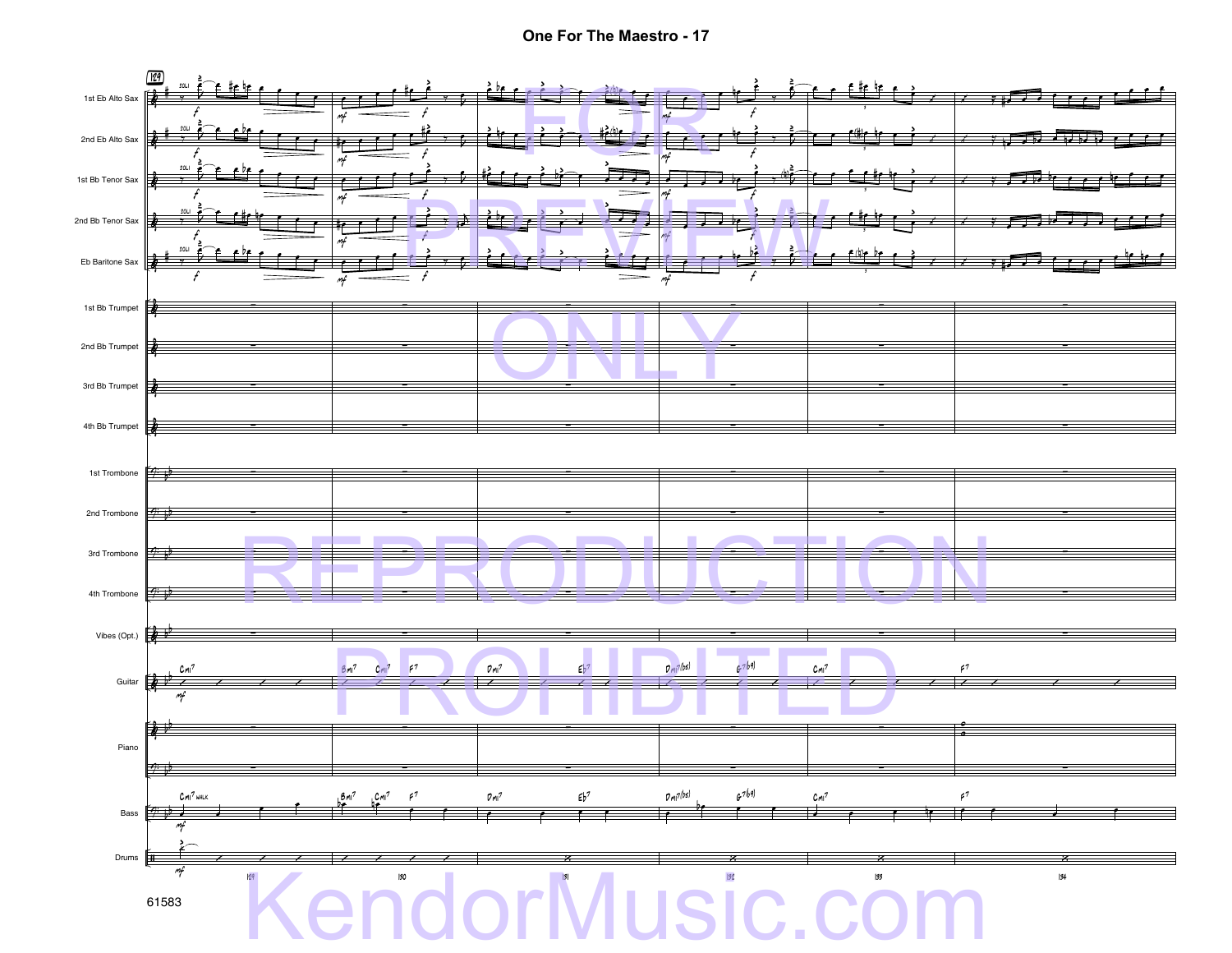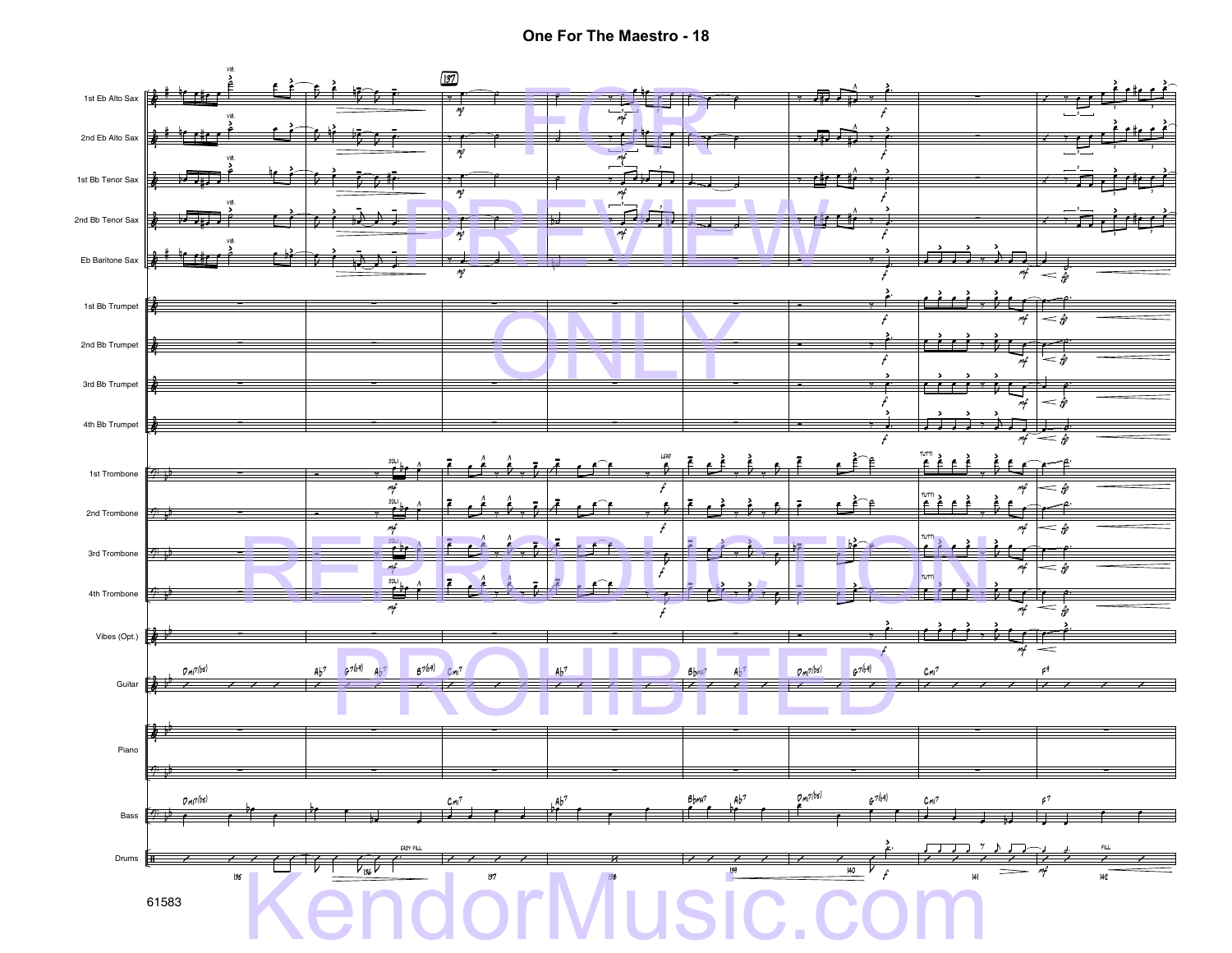